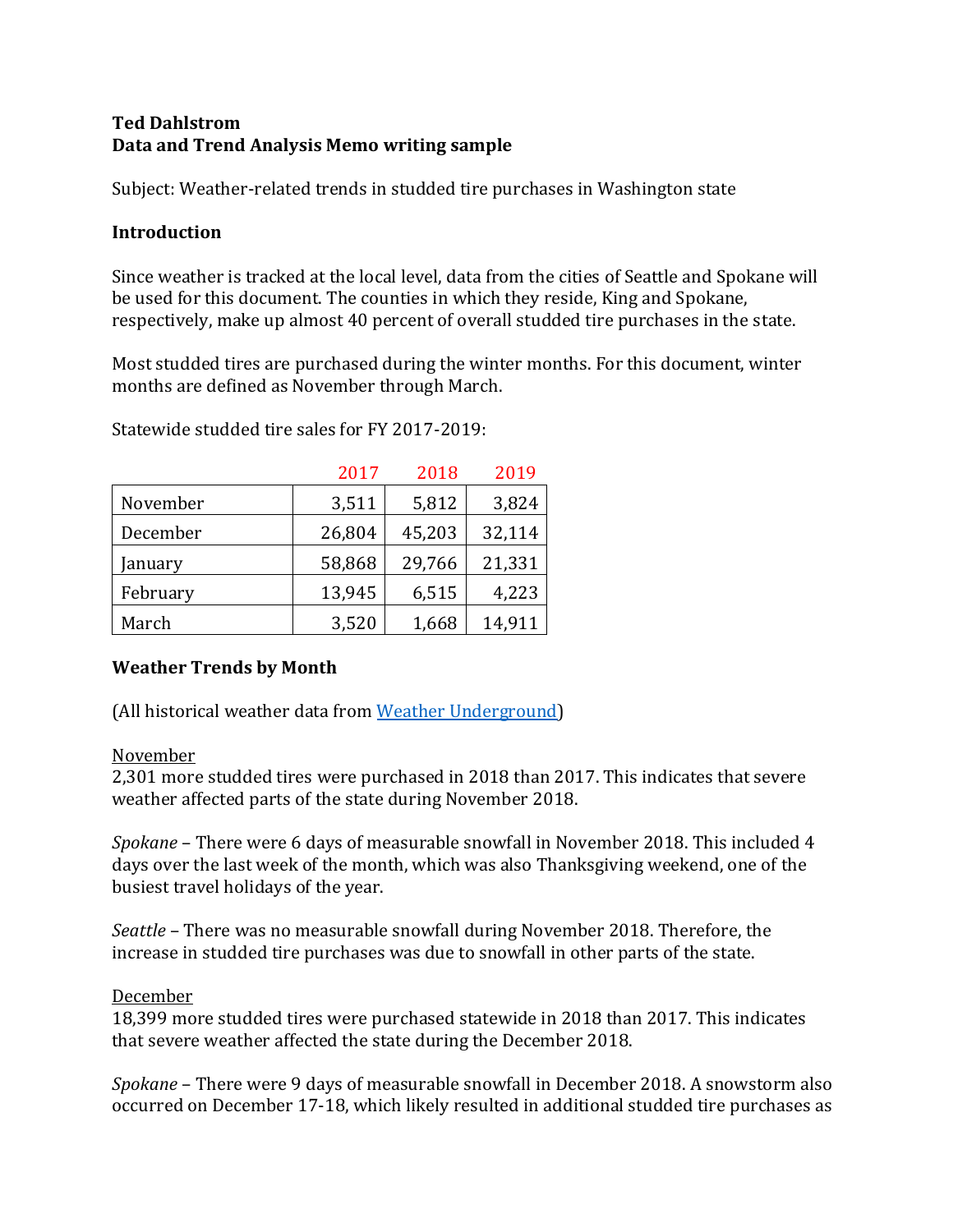people prepared for their holiday travel. December 2019 had 3 days of measurable snowfall, but one of the days was Friday, December 20, a significant travel day. This is one likely reason studded tire purchases were 19 percent higher in 2019 than in 2017.

*Seattle* – There was no snowfall in December 2017-2019. Therefore, the increase in studded tire sales was likely due to either King County residents traveling to snowy parts of the state or snowfall in other parts of the state.

#### January

Studded tire sales were 97.7 percent higher statewide in January 2017 compared to 2018. This means that there was an incredible amount of demand in January 2017, the result of a significant snowstorm that blanketed the region that month.

*Spokane* – There were 4 days of measurable snowfall in January 2017, but two of those days were significant snowstorms. Snow was also likely on the ground throughout the month, resulting in increased demand for studded tires.

*Seattle* – There were two days of measurable snowfall in Seattle in 2017, including one very significant snowstorm on January 18. This likely resulted in greatly increased demand for studded tires in Western Washington and throughout the state.

#### February

Over 3,000 more studded tires were purchased in February 2017 than in 2018 and 2019 combined. This indicates severe weather in the state during the month. The first two months of 2017 were unusually snowy in Seattle and Western Washington, which resulted in significantly higher sales of studded tires statewide.

*Spokane* – There were 4 days of measurable snowfall in February 2017, but none of the days recorded a significant amount of snow.

*Seattle* – There were 3 significant snowstorms in Seattle during February 2017 that left the entire region dealing with snow-packed streets for several weeks.

# March

There was a 793 percent increase in studded tire purchases in 2019 compared to 2018. This indicates that a major snowstorm hit the state during the month.

*Spokane* - In 2019, there was a very significant snowstorm on March 13, which may have taken residents by surprise. Those who did not have studded tires or had taken them off likely purchased new tires during and after the snowstorm.

*Seattle* – There was no measurable snowfall in Seattle during March 2019. Therefore, the increase in studded tire sales was likely due to either King County residents traveling to snowy parts of the state or snowfall in other parts of the state.